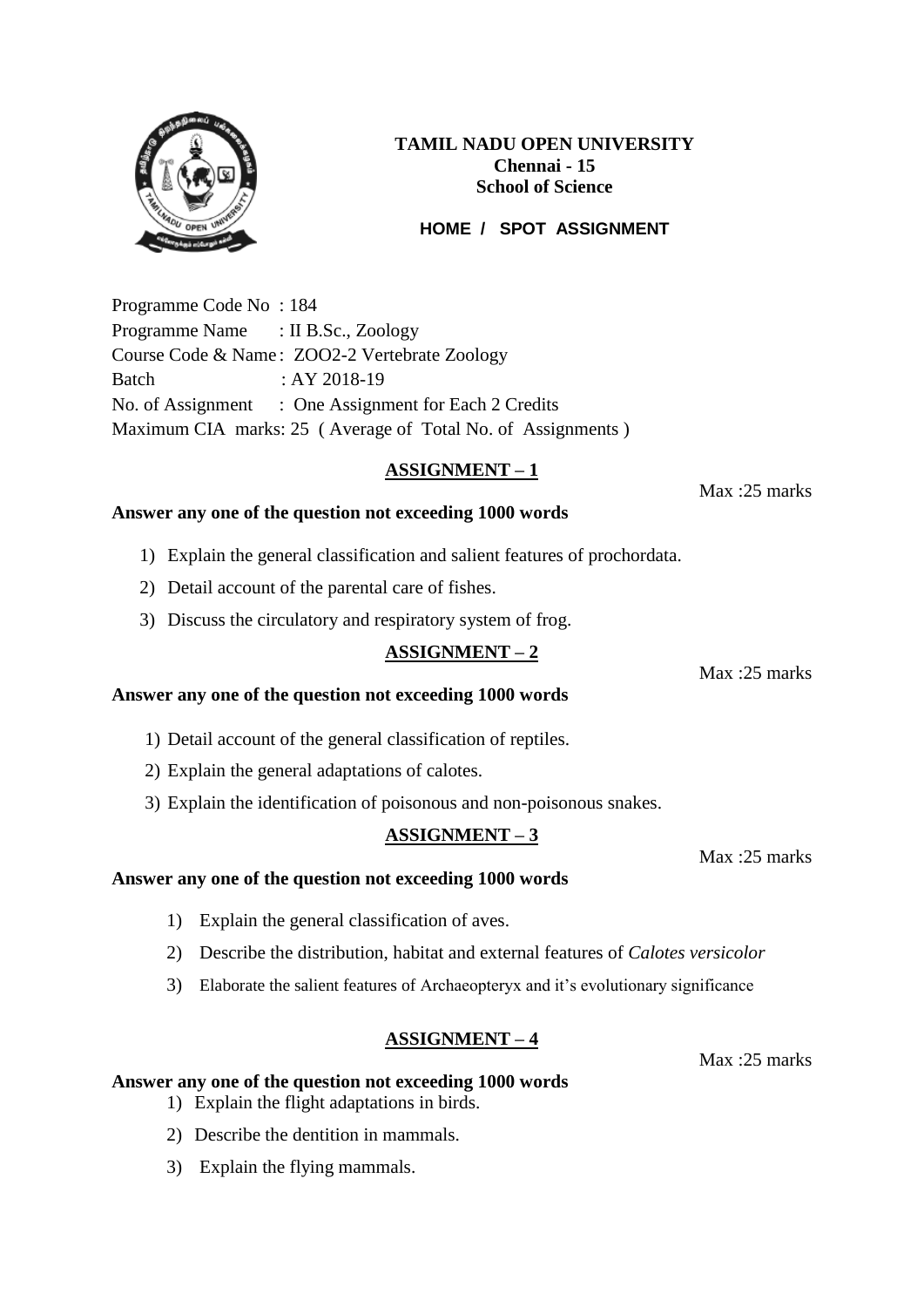

# **TAMILNADUOPENUNIVERSITY Chennai - 15 School of Science Department of Zoology**

**HOME / SPOT ASSIGNMENT**

Programme Code No : 184 Programme Name : II B.Sc., Zoology Course Code & Name : BZOO1-1A - General Chemistry (Allied-II) Batch : AY 2018-19 No.of Assignment : One Assignment for Each 2 Credits Maximum CIA marks: 25 (Average of Total No. of Assignments)

# **ASSIGNMENT – 1**

#### **Answer any one of the question not exceeding 1000 words**

1) Discuss about the following

- Autocatalysts
- Positive/Negative catalysts
- Homogeneous/Heterogeneous catalysts
- Natural rubber
- 2) Describe in details about the Volumetric analysis.
- 3) Write short notes on Chemical bonds with its types.

## **ASSIGNMENT – 2**

Max :25 marks

Max :25 marks

1) Write about the storage and handling of the following

**Answer any one of the question not exceeding 1000 words** 

- Vaporizable chemicals
- Inflammable chemicals
- Carcinogenic chemicals
- Poisonous chemicals
- 2) Discuss the following.